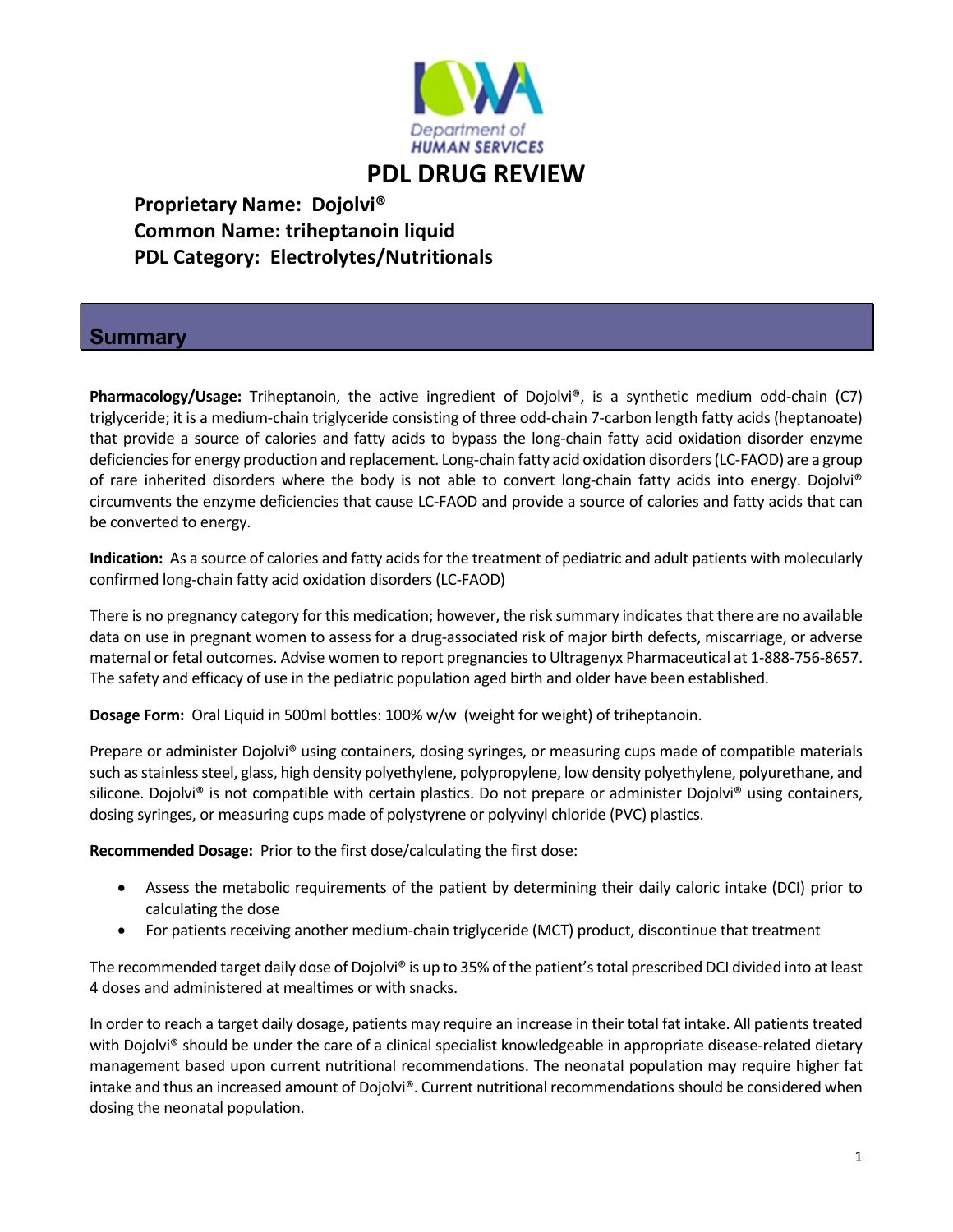The total daily dosage is converted to a volume of Dojolvi® to be administered in ml using the following calculation:

- Caloric value of Dojolvi<sup>®</sup> = 8.3 kcal/ml
- Round the total daily dosage to the nearest whole number
- Divide the total daily dosage into at least 4 approximately equal individual doses

Thus, the total daily dose (ml)= patients DCI X target % dose of DCI divided by 8.3 kcal/ml of Dojolvi®.

Initiate Dojolvi® at a total daily dosage of approximately 10% DCI divided into at least 4 times per day and increase to the recommended total daily dosage of up to 35% DCI over a period of 2 to 3 weeks.

For patients switching from another MCT product, initiate Dojolvi® at the last tolerated daily dosage of MCT divided into at least 4 times per day. Increase the total daily dosage by approximately 5% DCI every 2 to 3 days until the target dosage of up to 35% DCI is achieved.

Monitor patient's total caloric intake during dosage titration, especially in patients with GI adverse reactions, and adjust all components of the diet as needed. If a patient experiences GI adverse reactions, consider dosage reduction until the GI symptoms resolve. If a patient is unable to achieve the target daily dosage of up to 35% DCI during dosage titration, maintain the patient at the maximum tolerated dosage.

Administer Dojolvi® mixed with semi-solid food or liquids orally or enterally vial a silicone or polyurethane feeding tube. Do not administer Dojolvi® alone to avoid GI upset.

**Drug Interactions:** Co-administration of triheptanoin with pancreatic lipase inhibitors (e.g. orlistat) may reduce exposure to the triheptanoin metabolite (heptanoate) and reduce the clinical effect of triheptanoin. Thus, avoid coadministration of Dojolvi® with pancreatic lipase inhibitors.

**Box Warnings:** There is no box warning listed with this product.

Common Adverse Drug Reactions: Listed % incidence for adverse drug reactions= reported % incidence for drug *(Dojolvi®). There was no placebo data in the prescribing information to compare with.* The most frequently reported adverse events in the pooled safety population were gastrointestinal (GI)-related and included abdominal pain (abdominal discomfort, abdominal pain, abdominal distension, abdominal pain upper, GI pain; 60%), diarrhea (44%), vomiting (44%), and nausea (14%).

Feeding tube performance and functionality can degrade over time depending on usage and environmental conditions. In clinical trials, feeding tube dysfunction was reported in patients receiving triheptanoin. The contribution of Dojolvi® cannot be ruled out. Do not administer Dojolvi® in feeding tubes manufactured of polyvinyl chloride (PVC). Regularly monitor the feeding tube to ensure proper functioning and integrity.

Pancreatic enzymes hydrolyze triheptanoin and release heptanoate as medium‐chain fatty acids in the small intestine. Low or absent pancreatic enzymes may result in reduced absorption of heptanoate subsequently leading to insufficient supplementation of medium-chain fatty acids. Thus, avoid administration of Dojolvi® in patients with pancreatic insufficiency.

**Contraindications:** There are no contraindications listed with this product.

**Manufacturer:** Ultragenyx Pharmaceuticals

Analysis: The efficacy of triheptanoin as a source of calories and fatty acids was assessed in a one study (Study 3), which was a 4-month double-blind, randomized controlled study that compared triheptanoin (7-carbon chain fatty acid) with trioctanoin (8‐carbon chain fatty acid) that included 32 adult and pediatric patients with a confirmed diagnosis of LC‐FAOD and evidence of at least one significant episode of rhabdomyolysis and at least 2 of the following diagnostic criteria: disease specific elevation of acylcarnitine on a new born blood spot or in plasma, low